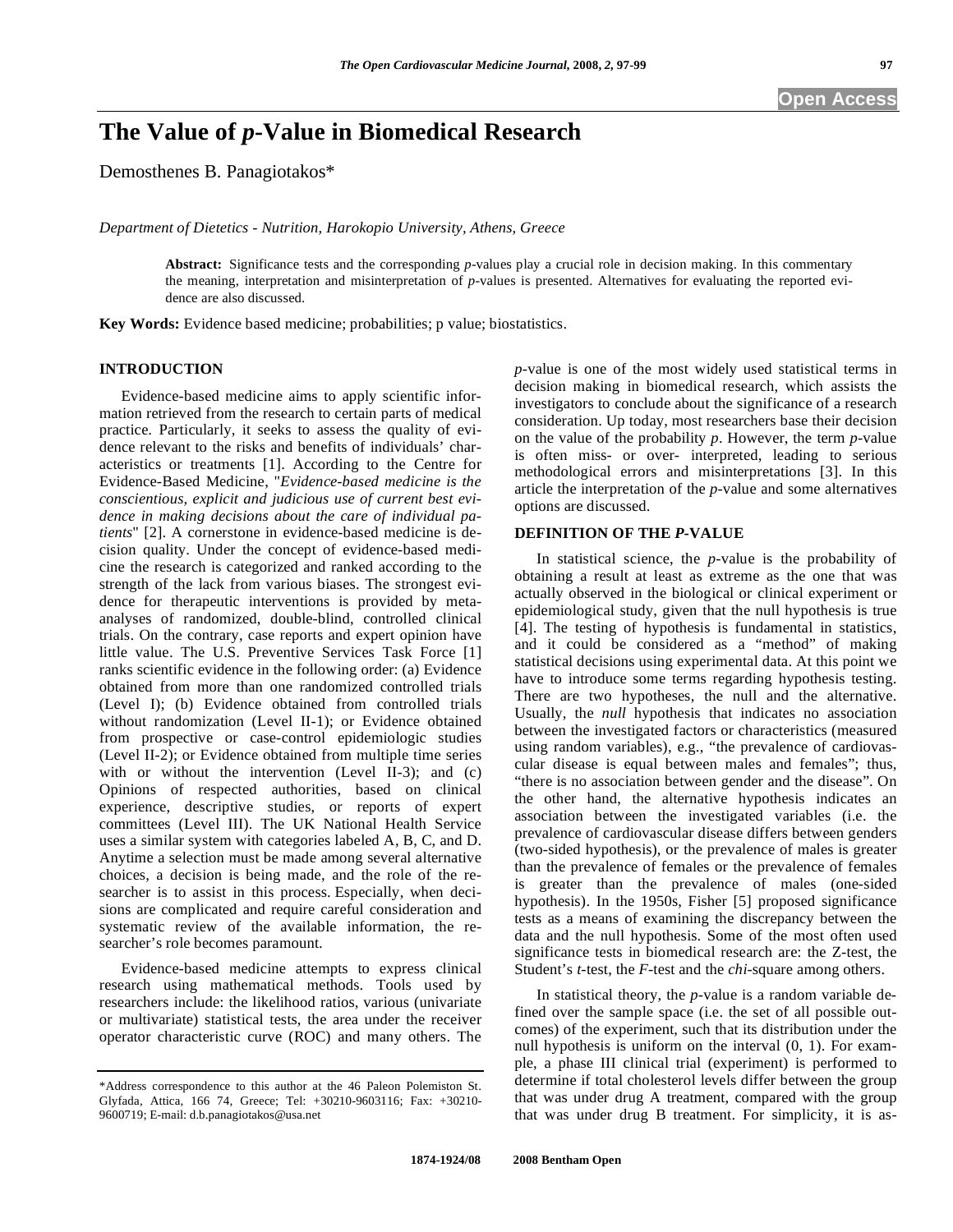sumed that baseline levels of cholesterol were equal, and after 12 months of treatment a mean absolute reduction on total cholesterol levels of  $27\pm10$  mg/dl was observed in group A and a mean absolute reduction of  $25\pm10$  mg/dl was observed in group B. If 100 patients were allocated to each treatment arm, and taking into account the assumptions of the appropriate significance test, the *p*-value of this hypothesis testing is equal to 0.15. In this case the null hypothesis is that "in the population the mean absolute reductions were equal" against the alternative were "in the population the mean absolute reductions were not equal". The *p*-value of this result is the chance of observing a 2 mg/dl difference between the two treatment arms, under the context that a similar reduction on cholesterol levels exists (i.e., the *null* hypothesis). The *p*-value of 0.15, means that the observed difference can be attributed to chance by 15%. In Fisher's approach the null hypothesis is never proved, but is possibly disproved. Moreover, Fisher suggested 0.05 as a threshold of significance (i.e.,  $\alpha$ ); if the *p*-value is less than  $\alpha$ , there is evidence to reject the null hypothesis. However, there has been considerable criticism about this choice, and its usefulness. Despite the criticisms made, all agree that the significance level should be decided before the data are viewed, and is compared against the *p*-value after the test has been performed. Moreover, although *p*-values are widely used, there are several misunderstandings. In the text below, an attempt is made to clarify what the *p*-value really is and what it is not.

# **WHAT THE** *P***-VALUE IS AND WHAT IT IS NOT.**

 The *p*-value is not the probability that the null hypothesis is true, and this is because hypotheses do not have probabilities in classical statistics. Moreover, the *p*-value is not the probability of falsely rejecting the null hypothesis. Falsely rejecting the mull hypothesis is a Type I error. This error is a version of the so-called "prosecutor's fallacy". The Type I error rate is closely related to the *p*-value since we reject the null hypothesis when *p*-value is less than a pre-defined level, . The *p*-value does not indicate the size or importance of the observed effect. Thus, a very small *p*-value, let say 0.000…

(usually presented as  $\langle 0.001 \rangle$  does not necessarily mean a strong association (compared with effect size which is a measure of the strength of the relationship between 2 variables, e.g. odds ratio, relative risk, correlation coefficient, Cohen's *d* etc [5, 6]). Moreover, the *p*-value is influenced by sample size. For example, the Fig. (**1**) illustrates the impressive decrease in *p*-value according to sample size, keeping the observed findings constant. It can be seen that if the initial sample size is doubled (i.e. n=200 per treatment arm) the study's results achieve significance.

 Another major issue that influences medical decision making is the multiple comparisons problem which occurs when a family of statistical inferences is considered simultaneously. For example, with just one hypothesis test performed at 5% significance level, there is only a 5% probability of obtaining a result at least as extreme as the one that was observed when the null hypothesis is true. However, with 100 tests performed with all null hypotheses being true, it is more likely that at least one null hypothesis will be rejected. These errors are called false positives, and many mathematical techniques have been developed to control them. Most of these techniques modify the significance level  $\alpha$ , in order to account for the inflation of type I error rate and make the comparison of *p*-value more accurate.

 For all the aforementioned reasons, many Journals have long been recommended to the authors to present confidence intervals instead of *p*-values since they are not considered mathematically sound [7].

 Finally, the *p*-value is not the probability that the experiment would not yield the same conclusion after replications. For this reason Killeen [8] proposed  $p_{\text{ren}}$  as a statistical alternative to the *p*-value, which calculates the probability of replicating an effect. An approximate of the *prep* is the following:

$$
p_{rep} = \left[1 + \left(\frac{p}{1-p}\right)^{\frac{2}{3}}\right]^{-1}
$$



**Fig. (1).** Theoretical example of *p*-values in relation to sample size for the same difference in the data.